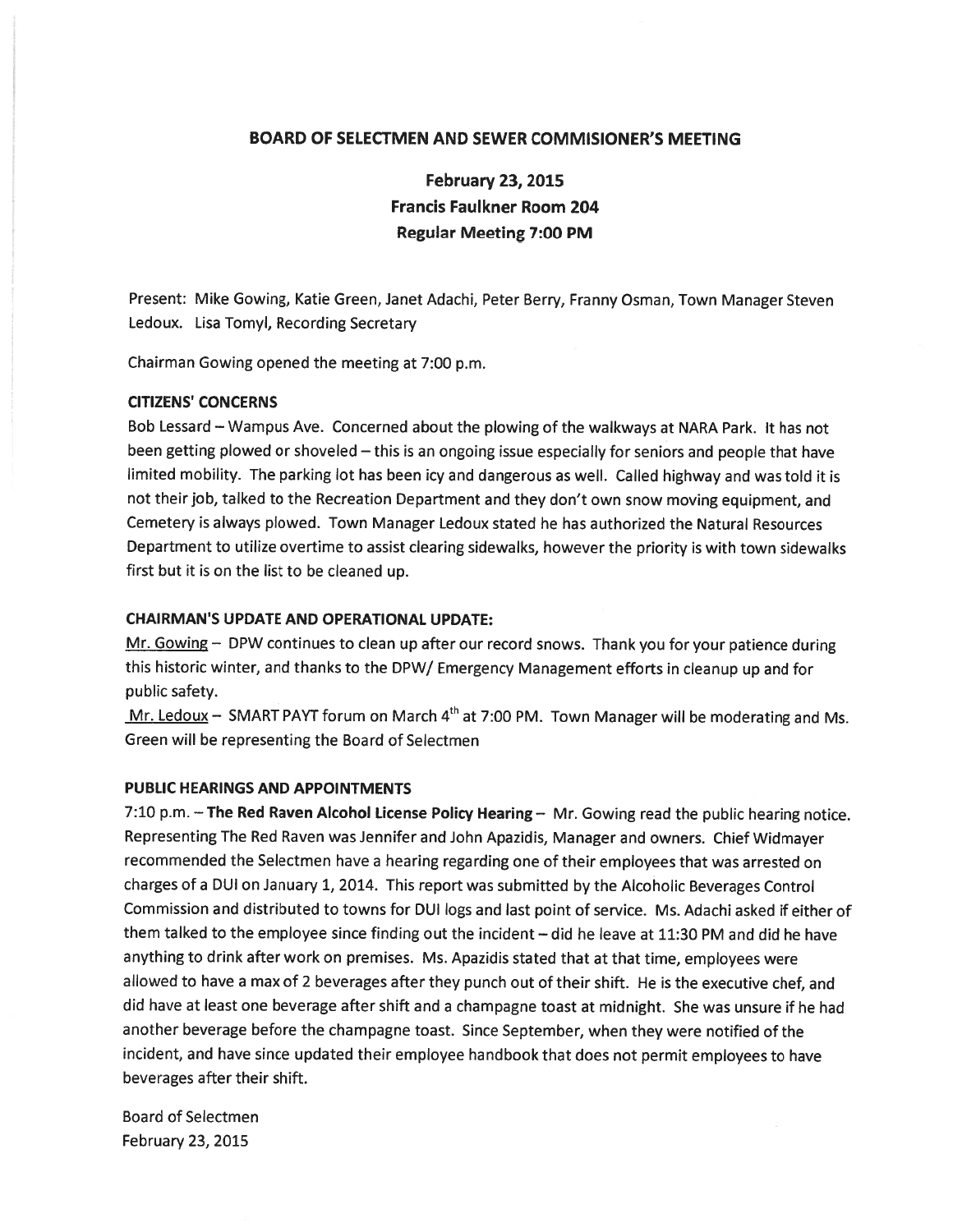Ms. Adachi asked did the employee have more than <sup>2</sup> drinks aside from the <sup>g</sup>lass of champagne at midnight — Ms. Apazidis stated she did not know because employees pay cash for their drinks. The Red Raven had <sup>a</sup> special 1 hour extension to remain open for last call at 12:50 AM. Bartenders are not allowed to overserve peers and have instituted <sup>a</sup> zero tolerance policy up to including termination for overserving co-workers. They have video surveillance system installed. Mr. Gowing suggested that the owners look into having or offering an Employee Assistance Program for employees that find themselves in issues such as chemical or alcohol dependency or mental health issues in the future. Ms. Adachi moved to take no action, seconded by Ms. Green — All Ayes.

# SELEcTMEN'S BUSINESS

Town Manager Review – Mr. Gowing requested the review to be moved to March  $9<sup>th</sup>$ , no material available at time of meeting.

Review Town Warrant, Assign Articles, and Commence Taking Positions on Articles — The Board and Town Manager discussed the placement of articles for the Town Warrant. Articles were assigned to Board Members, and a draft warrant will be ready for the March 9<sup>th</sup> meeting and votes for recommendations for each article.

Discussion on Remand Hearing for Walker Realty, Planning Department — Roland Bartl represented the Planning Department. Mr. Bartl commented on what the architects came back with for the emand of the Board of Appeals hearing. They did not reduce the size of the building Open space town wanted 30%, Walker came back with 21%. Mr. Bartl suggested the Board comment on the building, open space, parking, overall design.

Mr. Gowing expresse<sup>d</sup> that there was not enoug<sup>h</sup> information to comment right now. Mr. Berry suggested that the Town Staff work with Walker Realty to decrease the proposed building size to 12,000 square feet, increase open space, and resolve the parking and genera<sup>l</sup> design issues.

#### Selectmen's Reports:

Ms. Adachi: Acton Boxborough Cultural Council - Will meet 2/25. Has completed grant decisions for this year. Discussion will include spring film series, spring reception for gran<sup>t</sup> recipients.

Finance Committee - Will meet tomorrow night. Agenda includes FY16 budget, PAYT/SMART presentation, preparation for Acton Leadership Group on Thursday, and preparation for Town Meeting.

Design Review Board — Met 2/18, same time as Selectmen's rescheduled meeting. Ms. Adachi previously circulated DRB's comments about the latest Walker Realty/Next Generation Daycare plans.

Water Resources Advisory Committee - Will meet 2/25. Ms. Adachi has advised committee that stormwater bylaw article will not be on Town Meeting warrant. 2/25 agenda includes discussion of propose<sup>d</sup> regulations to implement bylaw, outreach to Town committees and public. Latest revised bylaw draft went to Town Manager last week for review/comments from Town departments and Town Counsel,

Board of Selectmen February 23, 2015